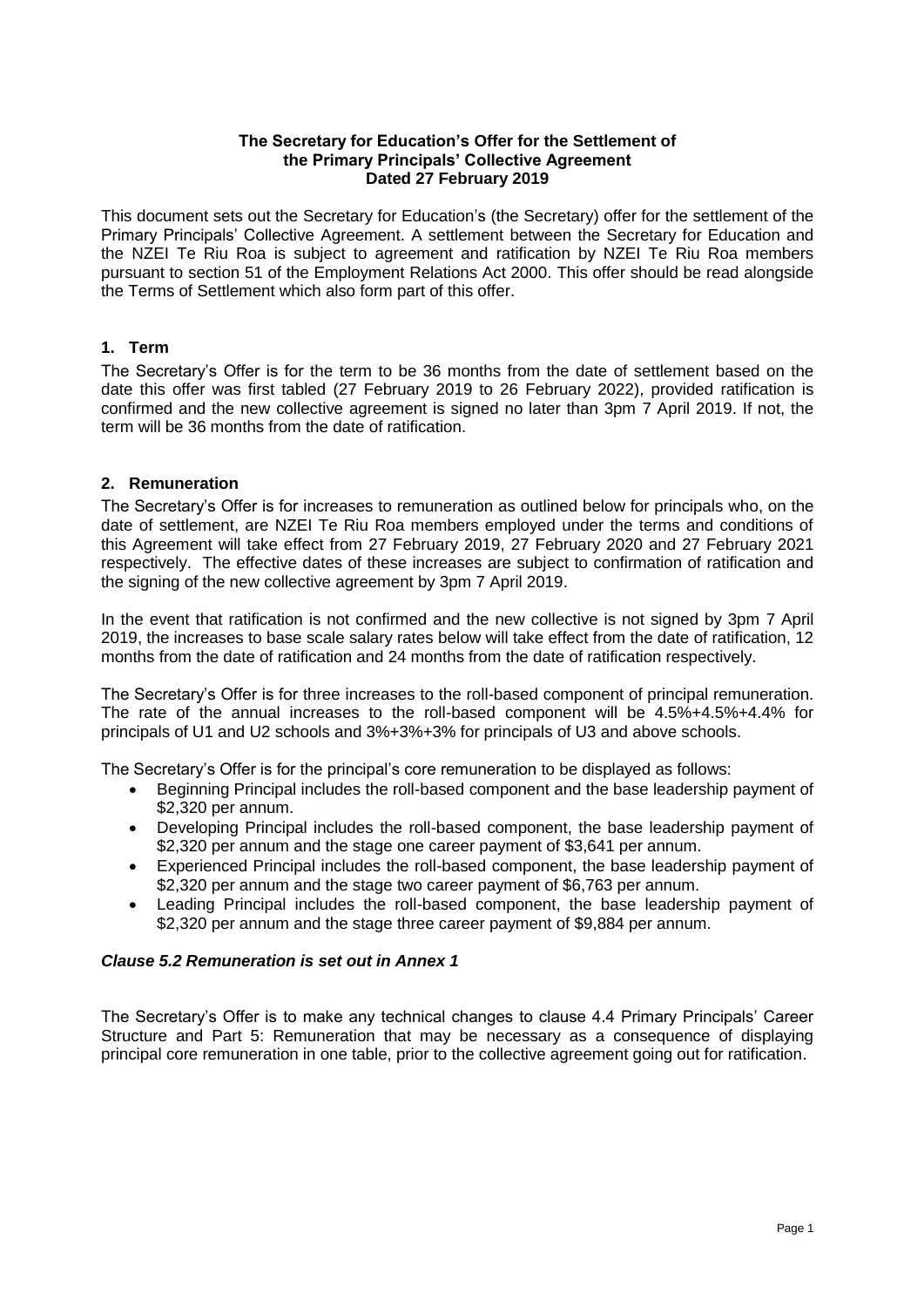# **3. Leadership in Literacy and Numeracy**

The Secretary's Offer is for the inclusion of the base payment of \$2,320 per annum into the 'core remuneration' table in clause 5.2.2 and to include the per-teacher payment of \$100 in the staffing based salary component as follows:

| Total teacher staff (TTS) | Rates effective 2 May<br>2017 | Rates effective 27<br>February 2019 |  |
|---------------------------|-------------------------------|-------------------------------------|--|
| ≤13                       | (738*TTS)+\$2,872             | $(838*TTS)+\$2,872$                 |  |
| >13                       | $(146*TTS)+\$10,971$          | (246*TTS)+\$10,971                  |  |

The Secretary's Offer is to delete clause 5.2.5 Leadership in Literacy and Numeracy

## **4. Classroom Release Time (new clause 3.2)**

The Secretary's Offer is for the introduction of classroom release time (CRT) of 10 hours per term for principals of U1 and U2 schools from 2019. See wording under Additional Operational Funding in relation to the provision of CRT in 2019 and the wording attached in Annex 2 for the provision from the start of the 2020 school year.

## **5. Career Framework**

The Secretary's Offer is for the update of the PPCA/PTCA Career Framework Development Terms of Reference to reflect the interdependency with the development of the Education Workforce Strategy and milestones for continued work during the term of the renewed agreement. The parties will agree changes to the Terms of Reference following the ratification of the collective agreement.

### **6. Parental Leave (clause 7.9)**

The Secretary's Offer is for the amendment of the parental leave provisions and Parental Grant payment to reflect gender neutral language. See wording attached in Annex 2.

### **7. Isolation Allowance (clause 6.3)**

The Secretary's Offer is for the amendment of the isolation allowance from the date the collective agreement is signed to simplify the range of rates to two allowance rates. See wording attached in Annex 2.

- *Note: Puketitiri, Taharoa, Little Barrier Island, Kapiti Island, Kawau Island, Motuihe Island, Motutapu Island, Rakino Island and Rangitoto Island are not included in clause 6.3.4 or 6.3.5 as there is no longer a school at these locations.*
- *Note: Omarama has been deleted from the locations listed in Appendix 1 because it is now in Category 2, i.e. its location is between 101-150kms from a population of greater than 1,500 people.*

### **8. Surplus Staffing**

The Secretary's Offer is for the review of the surplus staffing provisions to improve the flow and language during the term of the new collective agreement.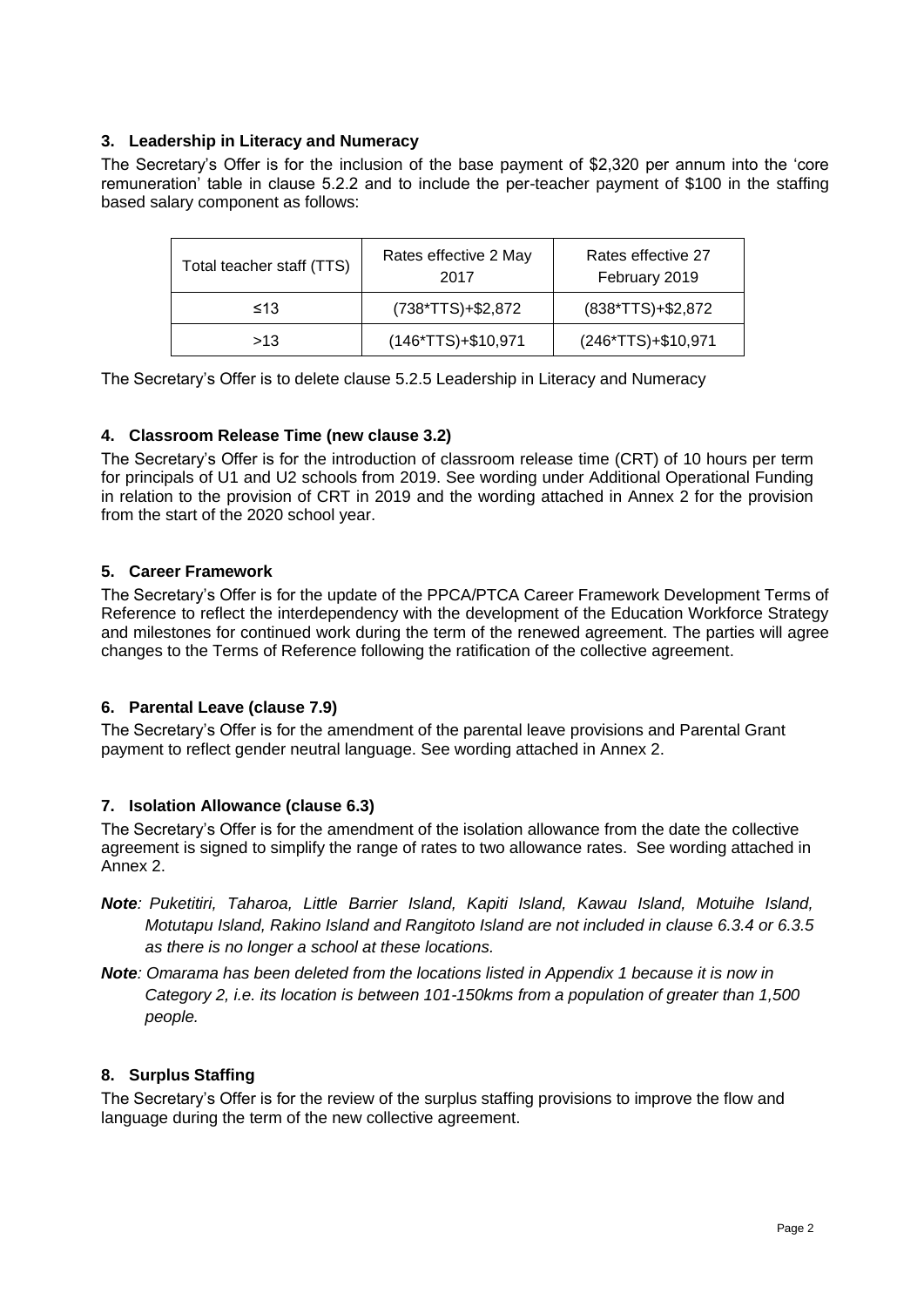## **9. Additional payment**

The Secretary's Offer is for a one-off gross payment of \$500 to all principals covered by the Primary Principals' Collective Agreement as at the 27 February 2019.

Principals covered by the Primary Principals' Collective Agreement as at 27 February 2019 and on that day were on approved leave under Part 7 of this collective agreement are entitled, upon application on their return, to receive the one-off gross payment of \$500 on the return to their position providing that they return on or before (*three months from the date of ratification*).

A principal may not receive more than \$500 gross in total.

### **Additional Operational Funding**

The Secretary's Offer is to provide primary schools covered by the Primary Principals' Collective Agreement whose provisional curriculum staffing entitlement is less than two (2) full-time equivalent teachers (inclusive of the principal) with additional operational funding for the following school year to make up the difference to two (2) full-time equivalent employees (inclusive of the principal) during the school day i.e. six (6) hours per day on days that the school is open for instruction.

The Secretary's Offer is to provide U1 and U2 primary schools covered by the Primary Principals' Collective Agreement with additional operational funding for the provision of 10 hours per term of classroom release time to principals of U1 and U2 schools for 2019 set out in clause 4 of these terms of settlement.

### **Approaches to Remuneration Comparability**

The Secretary's Offer is that the following note will be included in the Terms of Settlement

*The parties have discussed and agreed what comparability means under clause 5.1 as part of these negotiations to renew the Primary Principals' Collective Agreement. In this (2019-2022) settlement the parties agree that remuneration comparability will be satisfied through the combination of the agreed remuneration increases set out in clause 2 and 3 of these terms of settlement and the provision of 10 hours per term of classroom release time for principals of U1 and U2 schools.*

### **10. Technical changes**

The Secretary's Offer is for any technical changes that are mutually agreed prior to the collective agreement going out for ratification.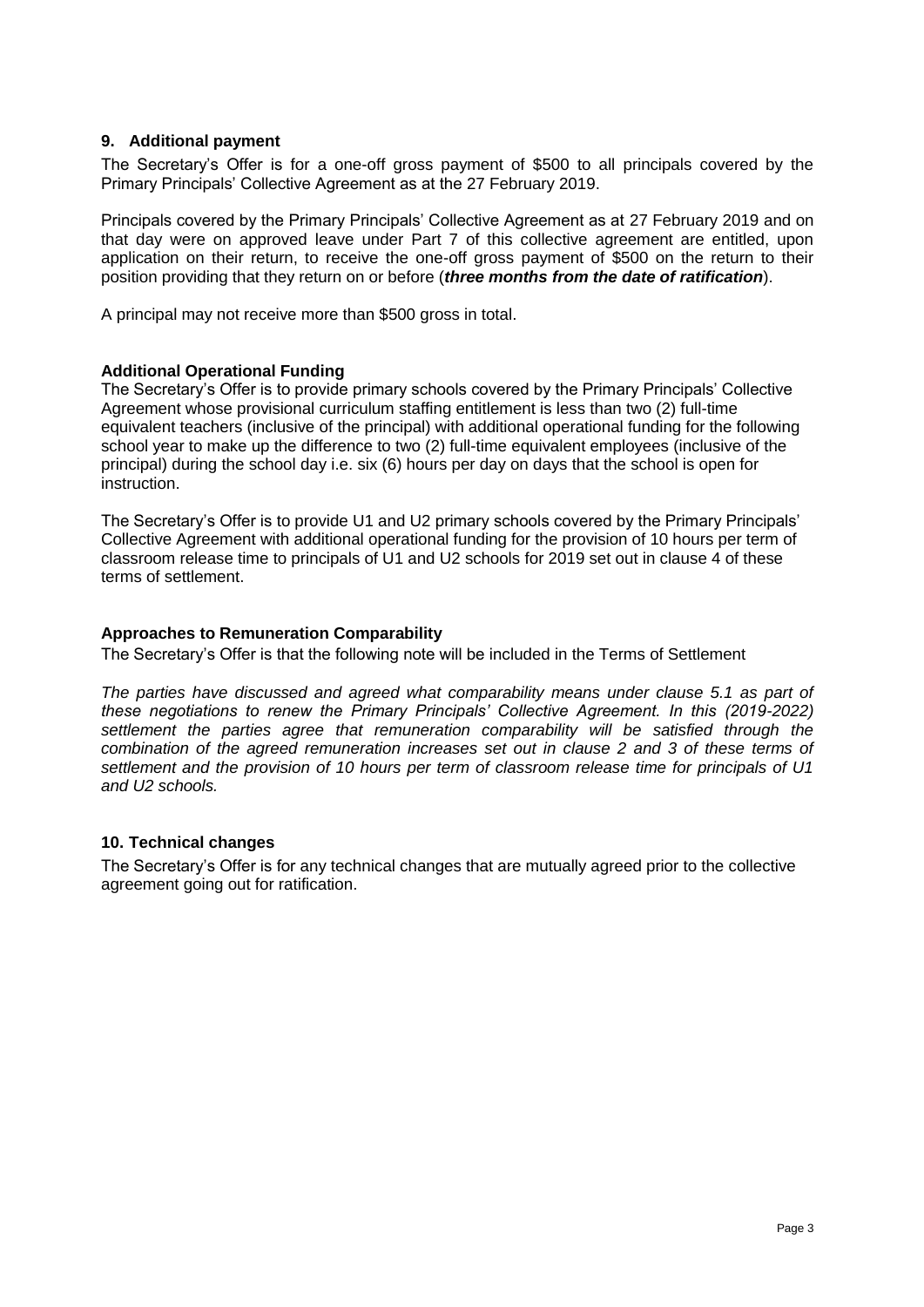# **5.2 REMUNERATION**

- 5.2.1 A principal's salary shall comprise the core remuneration (made up of the roll-based component (U-Grade), the payment for Leadership in Literacy and Numeracy and the applicable career payment) in clause 5.2.2, the staffing based salary component in clause 5.2.3 and the decile payment (where applicable) in clause 5.2.4.
- 5.2.2 The principal's core remuneration is set out below:
	- Beginning Principal includes the roll-based component determined by the grade of the school (i.e. U1-U16) and the base leadership in literacy and numeracy payment of \$2,320 per annum.
	- Developing Principal includes the roll-based component determined by the grade of the school (i.e. U1-U16), the base leadership in literacy and numeracy payment of \$2,320 per annum and the stage one career payment of \$3,641 per annum.
	- Experienced Principal includes the roll-based component determined by the grade of the school (i.e. U1-U16), the base leadership in literacy and numeracy payment of \$2,320 per annum and the stage two career payment of \$6,763 per annum.
	- Leading Principal includes the roll-based component determined by the grade of the school (i.e. U1-U16), the base leadership in literacy and numeracy payment of \$2,320 per annum and the stage three career payment of \$9,884 per annum.

|                |           |                                      | PPCA 2016-2018 rates effective 2 May 2017                |                                                                   |                                                                    |                                                                   |
|----------------|-----------|--------------------------------------|----------------------------------------------------------|-------------------------------------------------------------------|--------------------------------------------------------------------|-------------------------------------------------------------------|
| U-<br>Grade    | Roll size | Roll-based<br>component<br>(U-grade) | Beginning<br>Principal with<br><3 years<br>principalship | Developing<br>Principal with<br>at least 3 years<br>principalship | Experienced<br>Principal with<br>at least 6 years<br>principalship | Leading<br>Principal with<br>at least 9<br>years<br>principalship |
| U1             | $1 - 50$  | \$81,553                             | \$83,873                                                 | \$87,514                                                          | \$90,636                                                           | \$93,757                                                          |
| U <sub>2</sub> | 51-100    | \$88,145                             | \$90,465                                                 | \$94,106                                                          | \$97,228                                                           | \$100,349                                                         |
| U <sub>3</sub> | 101-150   | \$95,238                             | \$97,558                                                 | \$101,199                                                         | \$104,321                                                          | \$107,442                                                         |
| U <sub>4</sub> | 151-300   | \$102,701                            | \$105,021                                                | \$108,662                                                         | \$111,784                                                          | \$114,905                                                         |
| U <sub>5</sub> | 301-500   | \$110,164                            | \$112,484                                                | \$116,125                                                         | \$119,247                                                          | \$122,368                                                         |
| U <sub>6</sub> | 501-675   | \$114,429                            | \$116,749                                                | \$120,390                                                         | \$123,512                                                          | \$126,633                                                         |
| U7             | 676-850   | \$118,870                            | \$121,190                                                | \$124,831                                                         | \$127,953                                                          | \$131,074                                                         |
| U8             | 851-1025  | \$123,313                            | \$125,633                                                | \$129,274                                                         | \$132,396                                                          | \$135,517                                                         |
| U <sub>9</sub> | 1026-1200 | \$126,334                            | \$128,654                                                | \$132,295                                                         | \$135,417                                                          | \$138,538                                                         |
| U10            | 1201-1400 | \$129,354                            | \$131,674                                                | \$135,315                                                         | \$138,437                                                          | \$141,558                                                         |
| U11            | 1401-1600 | \$133,760                            | \$136,080                                                | \$139,721                                                         | \$142,843                                                          | \$145,964                                                         |
| U12            | 1601-1800 | \$138,167                            | \$140,487                                                | \$144,128                                                         | \$147,250                                                          | \$150,371                                                         |
| U13            | 1801-2000 | \$142,288                            | \$144,608                                                | \$148,249                                                         | \$151,371                                                          | \$154,492                                                         |
| U14            | 2001-2200 | \$146,410                            | \$148,730                                                | \$152,371                                                         | \$155,493                                                          | \$158,614                                                         |
| U15            | 2201-2400 | \$150,018                            | \$152,338                                                | \$155,979                                                         | \$159,101                                                          | \$162,222                                                         |
| U16            | $2401+$   | \$153,625                            | \$155,945                                                | \$159,586                                                         | \$162,708                                                          | \$165,829                                                         |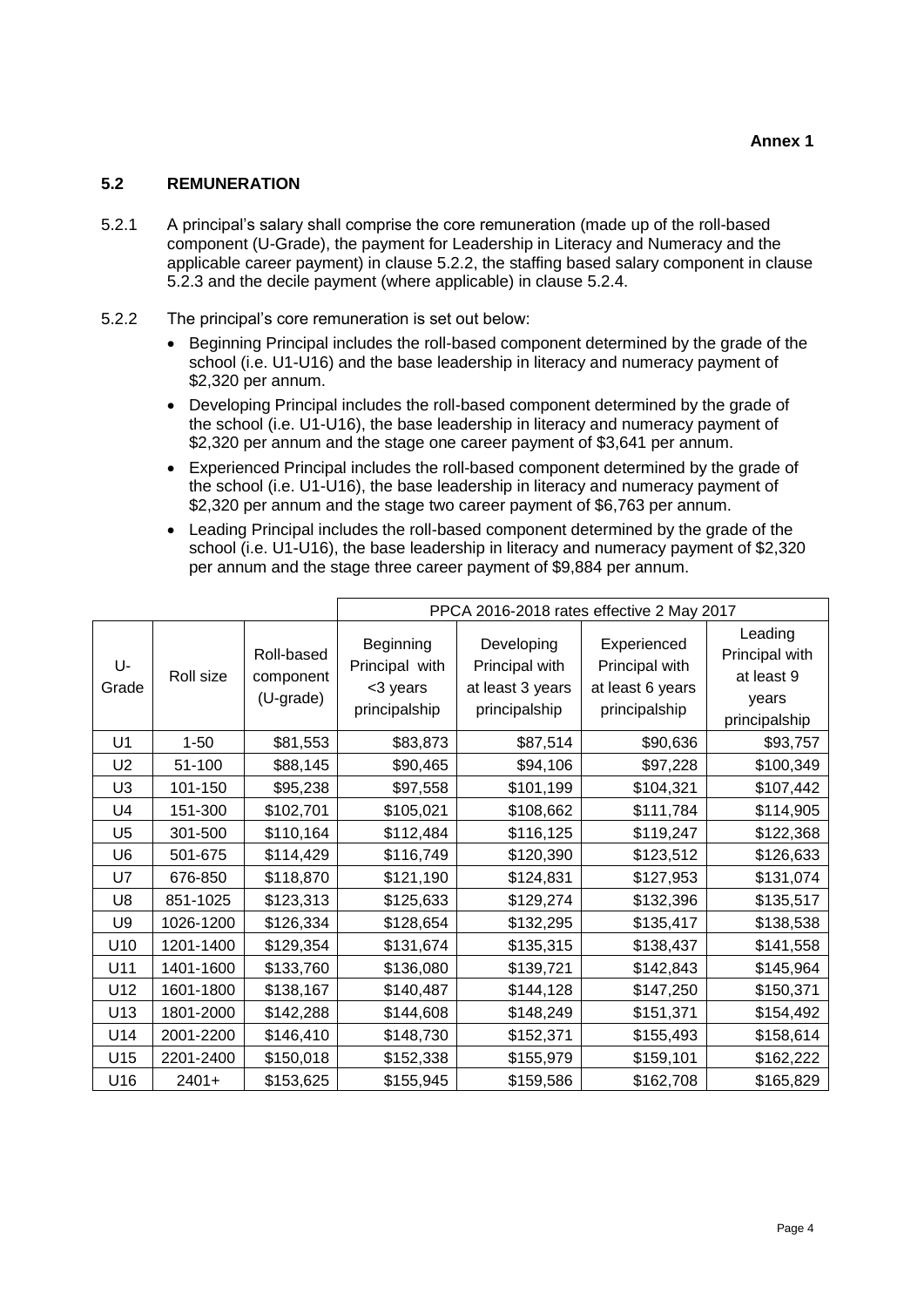|                |           |                         | Rates effective 27 February 2019 |                  |                  |                  |
|----------------|-----------|-------------------------|----------------------------------|------------------|------------------|------------------|
|                |           |                         | Beginning                        | Developing       | Experienced      | Leading          |
| U-<br>Grade    | Roll size | Roll-based<br>component | Principal with                   | Principal with   | Principal with   | Principal with   |
|                |           |                         | <3 years                         | at least 3 years | at least 6 years | at least 9 years |
|                |           | (U-grade)               | principalship                    | principalship    | principalship    | principalship    |
| U1             | $1 - 50$  | \$85,223                | \$87,543                         | \$91,184         | \$94,306         | \$97,427         |
| U <sub>2</sub> | 51-100    | \$92,112                | \$94,432                         | \$98,073         | \$101,195        | \$104,316        |
| U <sub>3</sub> | 101-150   | \$98,095                | \$100,415                        | \$104,056        | \$107,178        | \$110,299        |
| U4             | 151-300   | \$105,782               | \$108,102                        | \$111,743        | \$114,865        | \$117,986        |
| U <sub>5</sub> | 301-500   | \$113,469               | \$115,789                        | \$119,430        | \$122,552        | \$125,673        |
| U <sub>6</sub> | 501-675   | \$117,862               | \$120,182                        | \$123,823        | \$126,945        | \$130,066        |
| U7             | 676-850   | \$122,436               | \$124,756                        | \$128,397        | \$131,519        | \$134,640        |
| U8             | 851-1025  | \$127,012               | \$129,332                        | \$132,973        | \$136,095        | \$139,216        |
| U9             | 1026-1200 | \$130,124               | \$132,444                        | \$136,085        | \$139,207        | \$142,328        |
| U10            | 1201-1400 | \$133,235               | \$135,555                        | \$139,196        | \$142,318        | \$145,439        |
| U11            | 1401-1600 | \$137,773               | \$140,093                        | \$143,734        | \$146,856        | \$149,977        |
| U12            | 1601-1800 | \$142,312               | \$144,632                        | \$148,273        | \$151,395        | \$154,516        |
| U13            | 1801-2000 | \$146,557               | \$148,877                        | \$152,518        | \$155,640        | \$158,761        |
| U14            | 2001-2200 | \$150,802               | \$153,122                        | \$156,763        | \$159,885        | \$163,006        |
| U15            | 2201-2400 | \$154,519               | \$156,839                        | \$160,480        | \$163,602        | \$166,723        |
| U16            | $2401+$   | \$158,234               | \$160,554                        | \$164,195        | \$167,317        | \$170,438        |

|                |           |                                      | Rates effective 27 February 2020                         |                                                                   |                                                                    |                                                                   |
|----------------|-----------|--------------------------------------|----------------------------------------------------------|-------------------------------------------------------------------|--------------------------------------------------------------------|-------------------------------------------------------------------|
| U-<br>Grade    | Roll size | Roll-based<br>component<br>(U-grade) | Beginning<br>Principal with<br><3 years<br>principalship | Developing<br>Principal with<br>at least 3 years<br>principalship | Experienced<br>Principal with<br>at least 6 years<br>principalship | Leading<br>Principal with<br>at least 9<br>years<br>principalship |
| U1             | $1 - 50$  | \$89,058                             | \$91,378                                                 | \$95,019                                                          | \$98,141                                                           | \$101,262                                                         |
| U <sub>2</sub> | 51-100    | \$96,257                             | \$98,577                                                 | \$102,218                                                         | \$105,340                                                          | \$108,461                                                         |
| U <sub>3</sub> | 101-150   | \$101,038                            | \$103,358                                                | \$106,999                                                         | \$110,121                                                          | \$113,242                                                         |
| U <sub>4</sub> | 151-300   | \$108,955                            | \$111,275                                                | \$114,916                                                         | \$118,038                                                          | \$121,159                                                         |
| U <sub>5</sub> | 301-500   | \$116,873                            | \$119,193                                                | \$122,834                                                         | \$125,956                                                          | \$129,077                                                         |
| U <sub>6</sub> | 501-675   | \$121,398                            | \$123,718                                                | \$127,359                                                         | \$130,481                                                          | \$133,602                                                         |
| U7             | 676-850   | \$126,109                            | \$128,429                                                | \$132,070                                                         | \$135,192                                                          | \$138,313                                                         |
| U <sub>8</sub> | 851-1025  | \$130,823                            | \$133,143                                                | \$136,784                                                         | \$139,906                                                          | \$143,027                                                         |
| U9             | 1026-1200 | \$134,028                            | \$136,348                                                | \$139,989                                                         | \$143,111                                                          | \$146,232                                                         |
| U10            | 1201-1400 | \$137,232                            | \$139,552                                                | \$143,193                                                         | \$146,315                                                          | \$149,436                                                         |
| U11            | 1401-1600 | \$141,906                            | \$144,226                                                | \$147,867                                                         | \$150,989                                                          | \$154,110                                                         |
| U12            | 1601-1800 | \$146,581                            | \$148,901                                                | \$152,542                                                         | \$155,664                                                          | \$158,785                                                         |
| U13            | 1801-2000 | \$150,953                            | \$153,273                                                | \$156,914                                                         | \$160,036                                                          | \$163,157                                                         |
| U14            | 2001-2200 | \$155,326                            | \$157,646                                                | \$161,287                                                         | \$164,409                                                          | \$167,530                                                         |
| U15            | 2201-2400 | \$159,154                            | \$161,474                                                | \$165,115                                                         | \$168,237                                                          | \$171,358                                                         |
| U16            | $2401+$   | \$162,981                            | \$165,301                                                | \$168,942                                                         | \$172,064                                                          | \$175,185                                                         |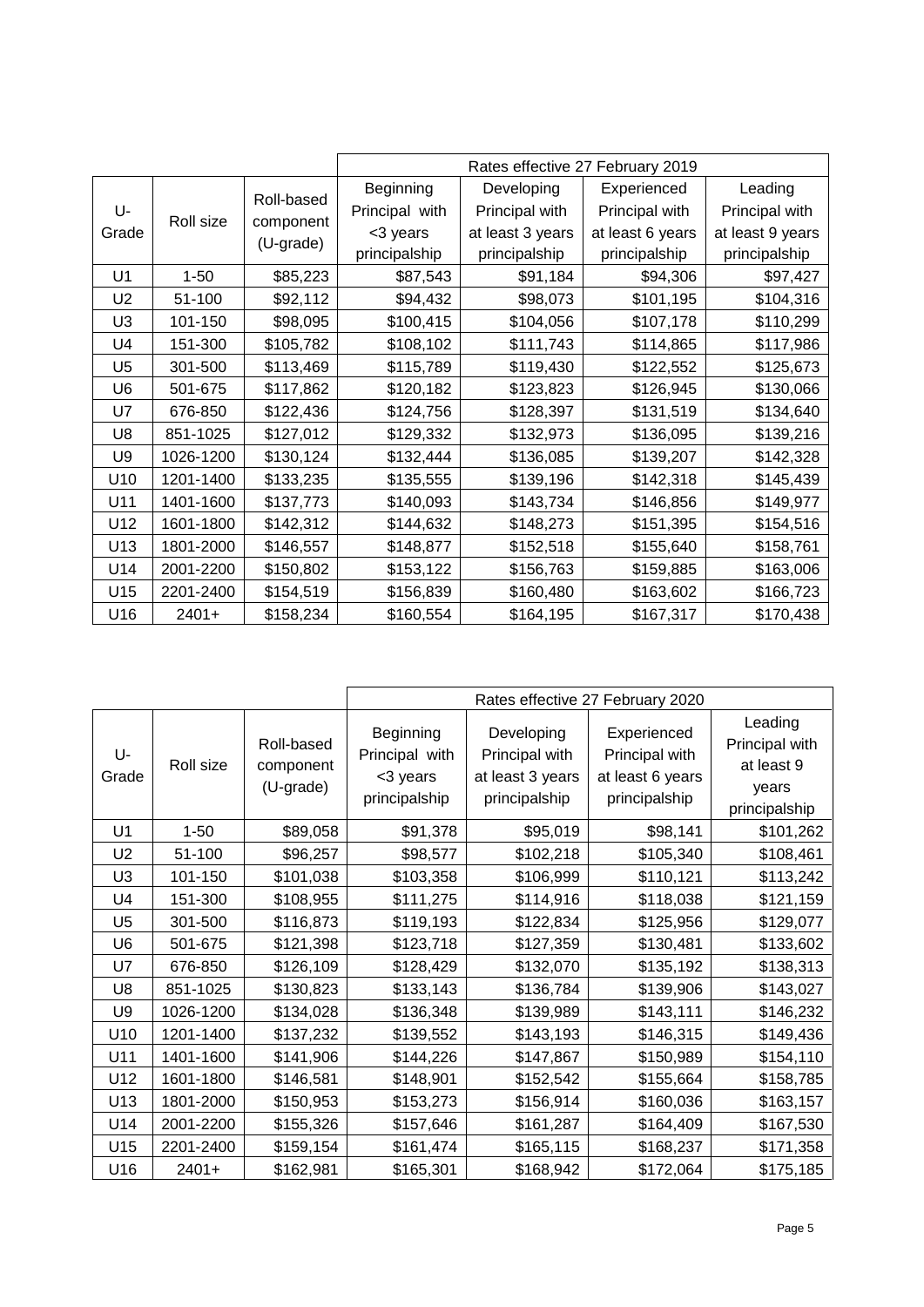|                |           |                         | Rates effective 27 February 2021 |                  |                  |                  |
|----------------|-----------|-------------------------|----------------------------------|------------------|------------------|------------------|
|                |           |                         | Beginning                        | Developing       | Experienced      | Leading          |
| U-<br>Grade    | Roll size | Roll-based<br>component | Principal with                   | Principal with   | Principal with   | Principal with   |
|                |           |                         | <3 years                         | at least 3 years | at least 6 years | at least 9 years |
|                |           | (U-grade)               | principalship                    | principalship    | principalship    | principalship    |
| U1             | $1 - 50$  | \$92,976                | \$95,296                         | \$98,937         | \$102,059        | \$105,180        |
| U <sub>2</sub> | 51-100    | \$100,492               | \$102,812                        | \$106,453        | \$109,575        | \$112,696        |
| U <sub>3</sub> | 101-150   | \$104,069               | \$106,389                        | \$110,030        | \$113,152        | \$116,273        |
| U4             | 151-300   | \$112,224               | \$114,544                        | \$118,185        | \$121,307        | \$124,428        |
| U <sub>5</sub> | 301-500   | \$120,379               | \$122,699                        | \$126,340        | \$129,462        | \$132,583        |
| U <sub>6</sub> | 501-675   | \$125,040               | \$127,360                        | \$131,001        | \$134,123        | \$137,244        |
| U7             | 676-850   | \$129,892               | \$132,212                        | \$135,853        | \$138,975        | \$142,096        |
| U8             | 851-1025  | \$134,747               | \$137,067                        | \$140,708        | \$143,830        | \$146,951        |
| U9             | 1026-1200 | \$138,049               | \$140,369                        | \$144,010        | \$147,132        | \$150,253        |
| U10            | 1201-1400 | \$141,349               | \$143,669                        | \$147,310        | \$150,432        | \$153,553        |
| U11            | 1401-1600 | \$146,163               | \$148,483                        | \$152,124        | \$155,246        | \$158,367        |
| U12            | 1601-1800 | \$150,979               | \$153,299                        | \$156,940        | \$160,062        | \$163,183        |
| U13            | 1801-2000 | \$155,482               | \$157,802                        | \$161,443        | \$164,565        | \$167,686        |
| U14            | 2001-2200 | \$159,986               | \$162,306                        | \$165,947        | \$169,069        | \$172,190        |
| U15            | 2201-2400 | \$163,929               | \$166,249                        | \$169,890        | \$173,012        | \$176,133        |
| U16            | $2401+$   | \$167,870               | \$170,190                        | \$173,831        | \$176,953        | \$180,074        |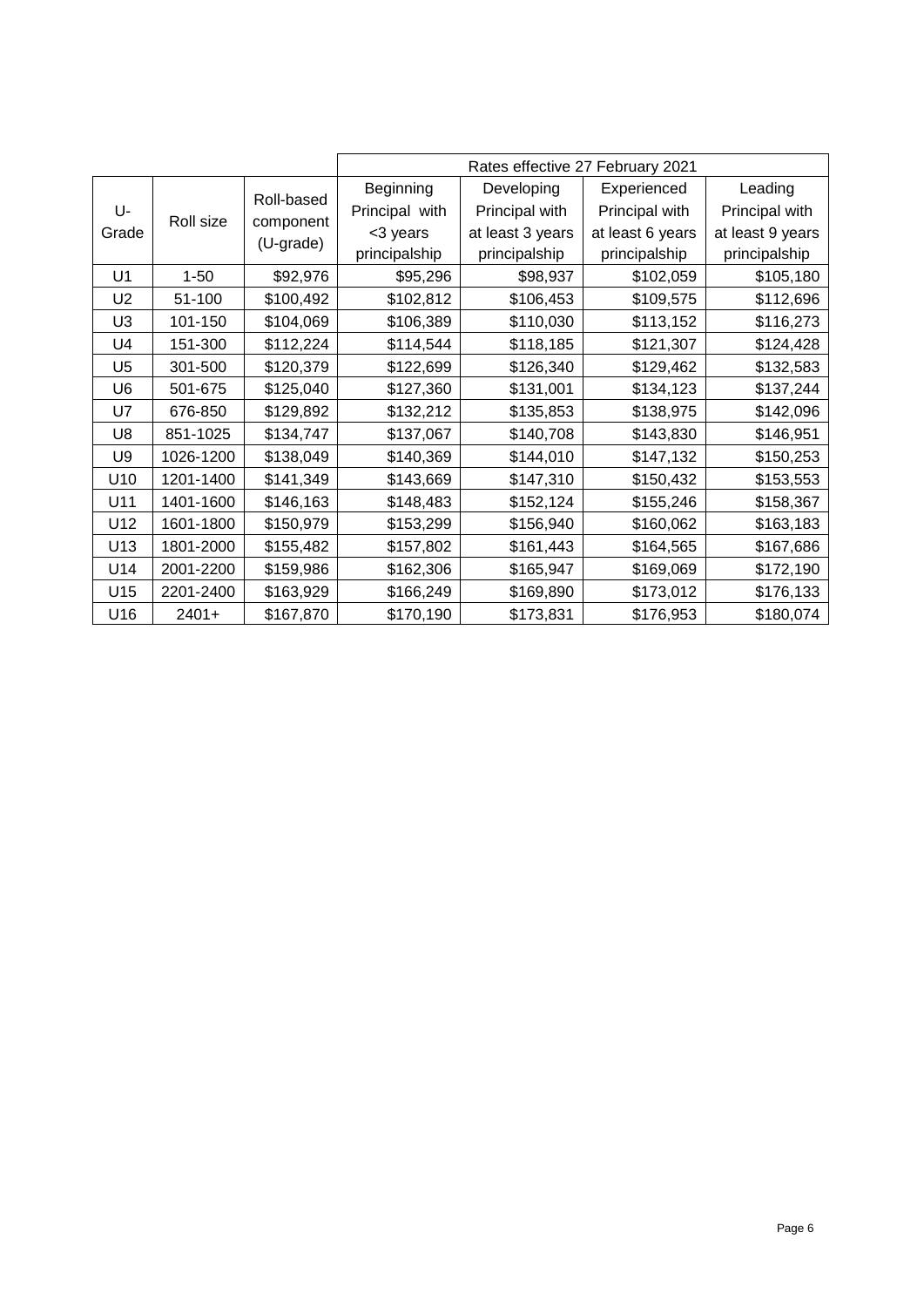## **3.2 Classroom Release Time**

3.2.1 From the start of the 2020 school year, a permanent principal of a U1 or U2 school, or long-term relieving principal employed for at least one term in a U1 or U2 school, will receive ten (10) hours classroom release time per term, to be used in consultation with the employing Board.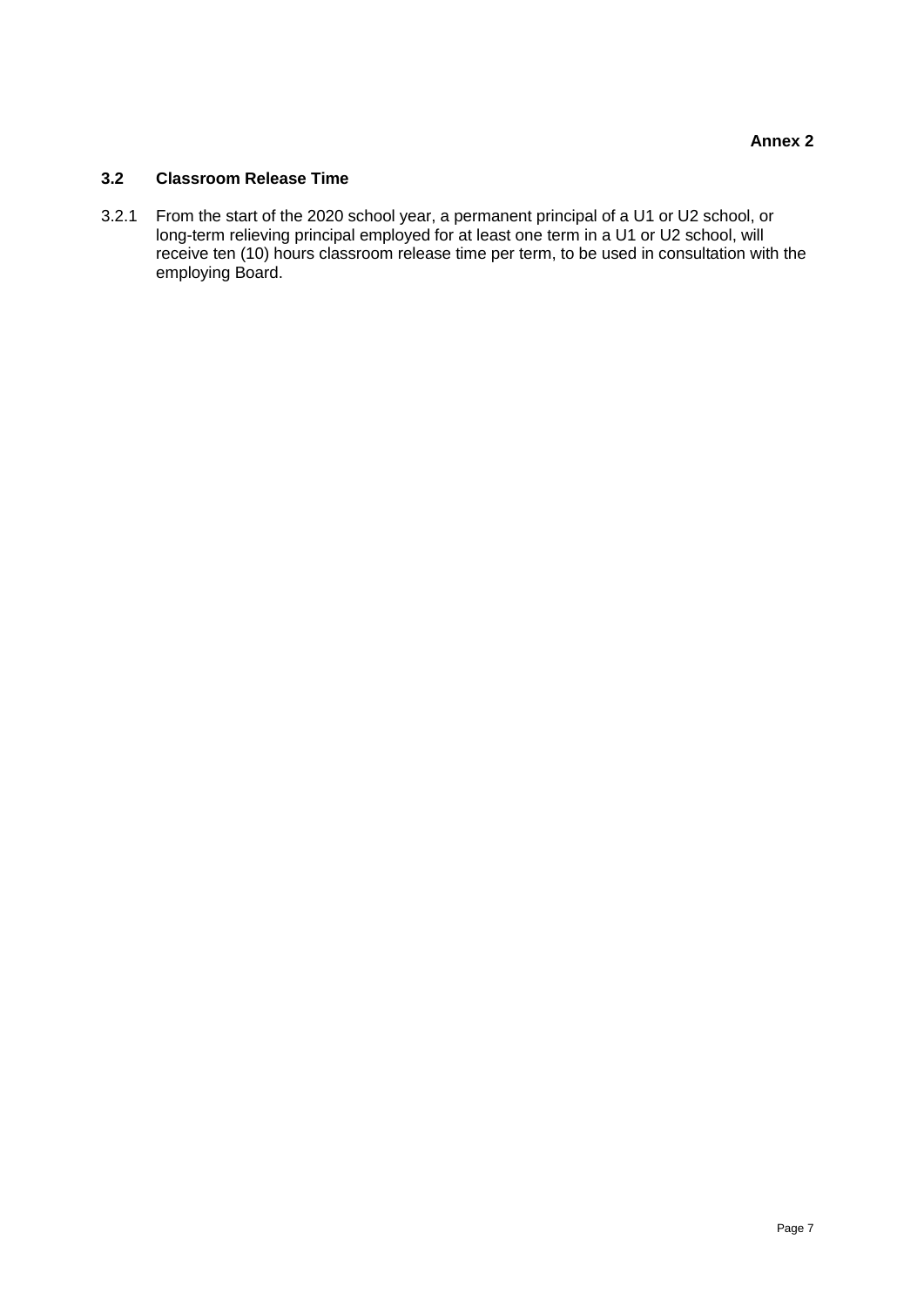# **6.3 Isolation Allowance**

- 6.3.1 A principal whose work requires that they reside for the term of their appointment at an isolated locality as outlined in clause 3.15.5 or 3.15.6 below, will receive an isolation allowance.
- 6.3.2 An isolation allowance will be paid fortnightly and during:
	- (a) Periods of annual leave, whether or not the principal remains in the isolated locality;
	- (b) Any absence from the isolated locality on sick leave or other paid leave of up to seven consecutive days;
	- (c) Periods where a principal is required to work at another locality for up to seven consecutive days.
- 6.3.3 Part-time principals will be paid the isolation allowance on a pro ratabasis.
- 6.3.4 For a principal whose full-time residence is:
	- (a) in a locality with a population of less than 300 that is also between 60kms and 150kms (inclusive) from a population centre of more than 1,500 people; or
	- (b) in one of the following locations Aranga, Arohena, Glenorchy, Hauturu, Hawea Flat, Horeke, Kawhia, Makahu, Ohuka, Ongarue, Papanui Junction, Peria, Piri Piri, Rere, Ruakituri, Te Akau or Waikaretu; or
	- (c) located on Matakana Island or Waiheke Island

the rate of the allowance shall be \$1,200 per annum.

- 6.3.5 For a principal whose full-time residence is:
	- (a) in a locality with a population of less than 300 that is also more than 150kms from a population centre of more than 1,500 people; or
	- (b) located on Great Barrier Island or Stewart Island

the rate of the allowance shall be \$2,200 per annum.